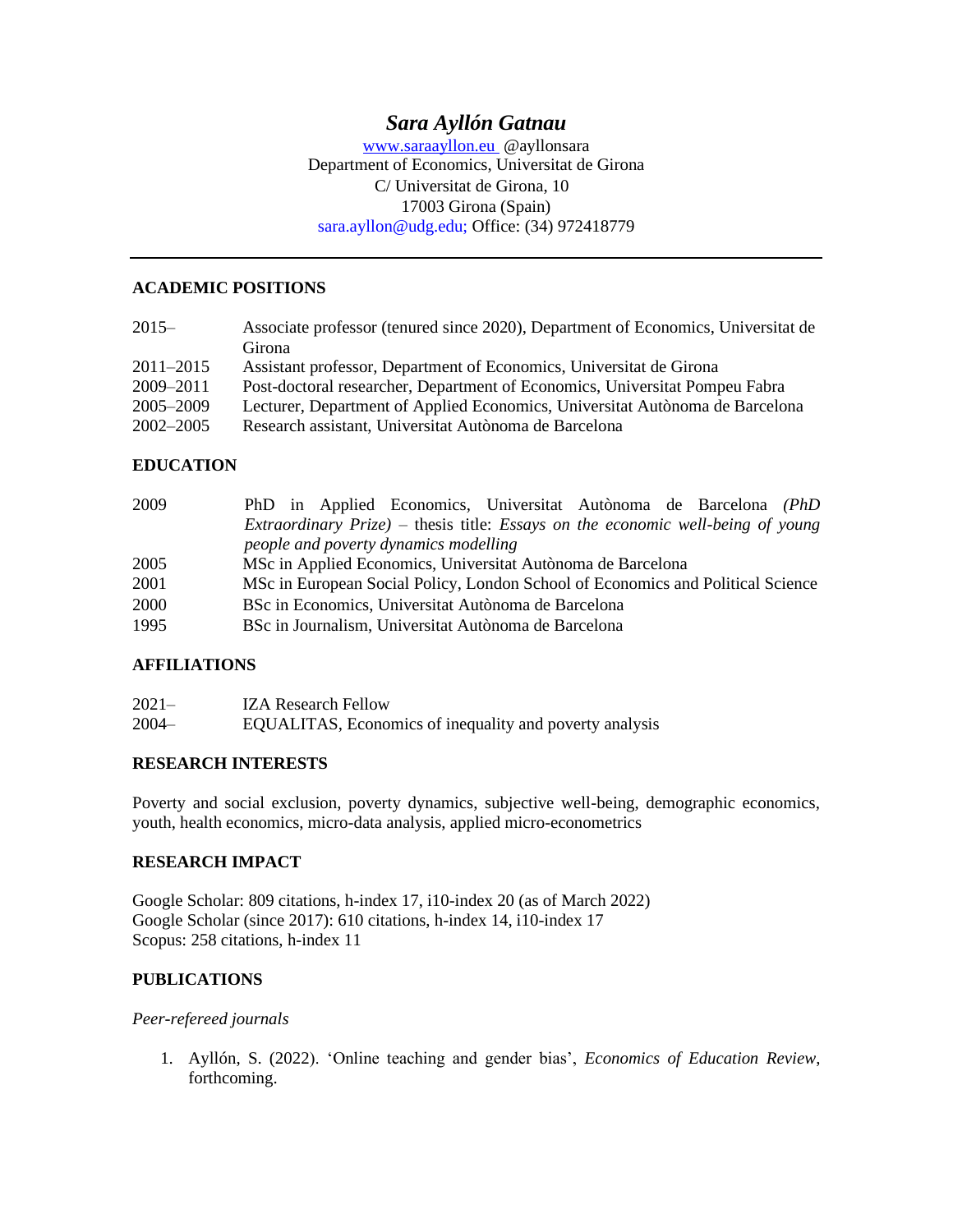- 2. Ayllón, S.; Lado, S. (2022). 'Food hardship in the US during the pandemic: What can we learn from real-time data?', *Review of Income and Wealth*, forthcoming.
- 3. Ayllón, S.; Valbuena, J.; Plum, A. (2022). 'Youth unemployment and stigmatization over the business cycle in Europe', *Oxford Bulletin of Economics and Statistics*, 84(1): 103–129.
- 4. Ayllón, S.; Nollenberger, N. (2021). 'The unequal opportunity for skills acquisition during the Great Recession in Europe', *Review of Income and Wealth*, 67(2): 289–316.
- 5. Engelbertink, M.; Colomer, J.; Kelders, S.; Alsina, Á.; Woudt-Mittendorff, K.; Ayllón, S.; Westerhof G. (2021). 'The role of reflection in the construction of professional identify of university students', *Reflective Practice*, 22(1): 73–85.
- 6. Ayllón, S.; Alsina, Á.; Colomer, J. (2019). 'Teachers' involvement and students' selfefficacy: keys to achievement in higher education', *PLoS One*, 14(5): e0216865.
- 7. Ayllón, S. (2019). 'Job insecurity and fertility in Europe', *Review of Economics of the Household*, 17(4): 1321–1347.
- 8. Ayllón, S.; Radicic, D. (2019). 'Product innovation, process innovation and export propensity: persistence, complementarities and feedback effects in Spanish firms', *Applied Economics*, 51(33): 3650–3664.
- 9. Alsina, Á.; Ayllón, S.; Colomer, J. (2019). 'Validating the NARRA rubric for reflective narratives in higher education', *Assessment & Evaluation in Higher Education*, 44(1): 155– 168.
- 10. Ayllón, S.; Ramos, X. (2019). 'Youth earnings and labour market volatility in Europe', *International Labour Review*, 158(1): 83–113.
- 11. Ayllón, S.; Ferreira-Batista, N.N. (2018). 'Unemployment, drugs and attitudes among European youth', *Journal of Health Economics*, 57: 236–248.
- 12. Ayllón, S.; Fusco, A. (2017). 'Are income poverty and perceived financial difficulties dynamically interrelated?', *Journal of Economic Psychology*, 61: 103–114.
- 13. Alsina, Á.; Ayllón, S.; Colomer, J.; Fernández, R.; Fullana, J.; Pallisera, M.; Pérez-Burriel, M.; Serra, L. (2017). 'Improving and evaluating reflective narratives: A rubric for higher education students', *Teaching and Teacher Education*, 63: 148–158.
- 14. Ayllón, S.; Gábos, A. (2017). 'The interrelationships between the Europe 2020 poverty and social exclusion indicators', *Social Indicators Research*, 130(3): 1025–1049.
- 15. Ayllón, S.; Ferreira-Batista, N.N. (2015). '"Mommy, I miss daddy". The effect of family structure on children's health in Brazil', *Economics and Human Biology*, 19: 75–89.
- 16. Plum, A.; Ayllón, S. (2015). 'Heterogeneity in unemployment state dependence', *Economics Letters*, 136: 85–87.
- 17. Ayllón, S. (2015). 'Youth poverty, employment and leaving the parental home in Europe', *Review of Income and Wealth*, 61(4): 651–676.
- 18. Ayllón, S. (2014). 'From Stata to aML', *The Stata Journal*, 14(2): 342–362.
- 19. Ayllón, S. (2013). 'Understanding poverty persistence in Spain', *SERIEs - Journal of the Spanish Economic Association*, 4(2): 201–233.
- 20. Ayllón, S. (2013). 'Unemployment persistence: not only stigma but discouragement too', *Applied Economics Letters*, 20(1): 67–71.
- 21. Ayllón, S. (2013). 'Discriminación salarial de género y pobreza en Cataluña', *Revista de Economía Aplicada*, 62(21): 37–60 (*in Spanish*).
- 22. Ayllón, S.; Blanco-Perez, C. (2012). 'State dependence in self-assessed health in Spain', *Hacienda Pública Española / Review of Public Economics*, 202(3): 9–30.
- 23. Ayllón, S. (2009). 'Poverty and living arrangements among youth in Spain, 1980–2005', *Demographic Research*, 20(17): 403–434.
- 24. Ayllón, S.; Mercader, M.; Ramos, X. (2007). 'Caracterización de la privación y la pobreza en Cataluña', *Revista de Economía Aplicada*, 44(15): 137–175 (*in Spanish*).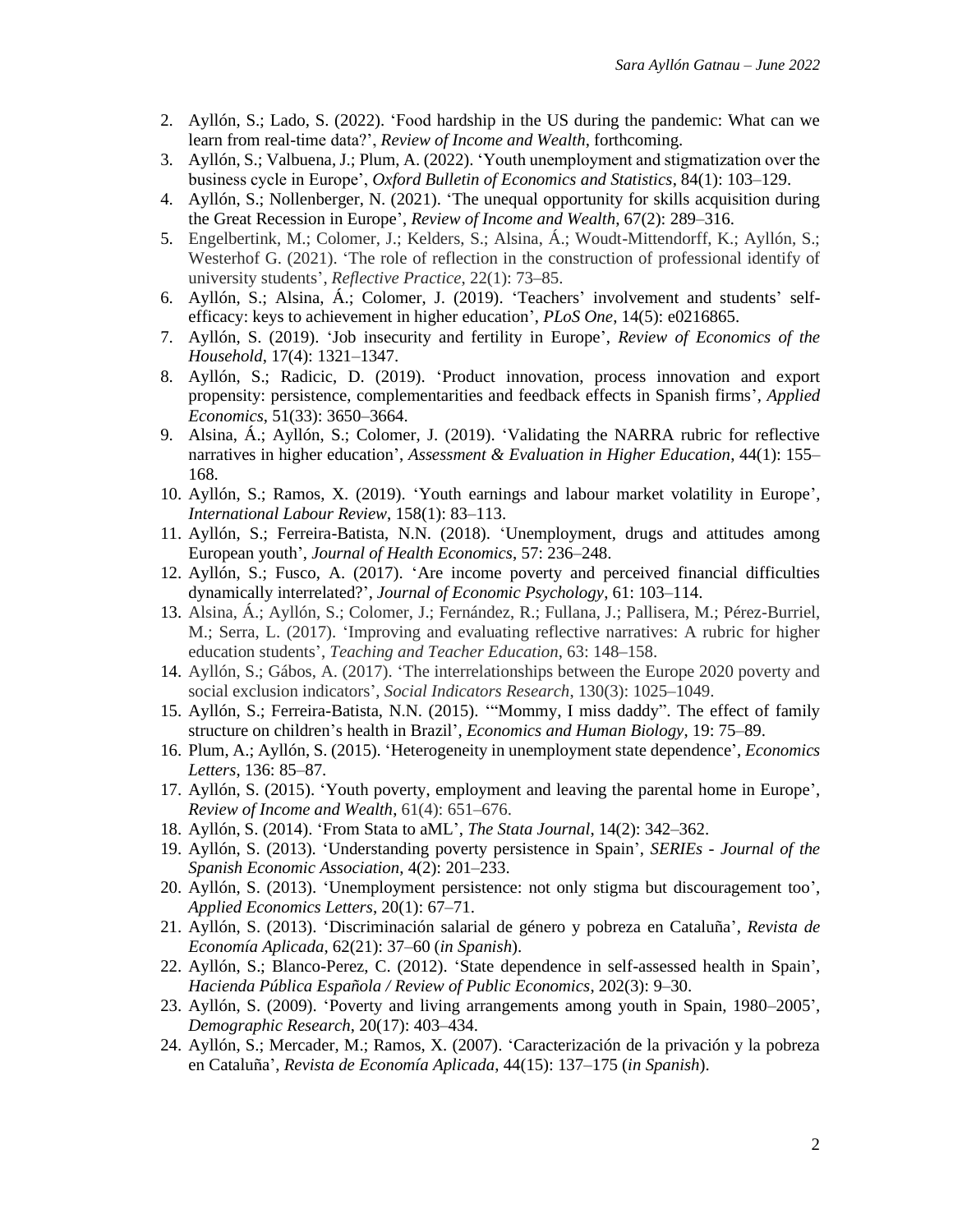*Books*

- 25. Ayllón, S. (2015). *Childhood, poverty and economic crisis*, Social Studies Collection No. 40, "La Caixa" Foundation (*in English, Catalan and Spanish*).
- 26. Mercader, M.; Ramos, X.; Ayllón, S. (2005). *Poverty in Catalonia. Evolution of income poverty and inequality during the nineties. A comparison with Spain*, Publications of the Universitat Autònoma de Barcelona and OneWorld (*in Catalan*).
- 27. Ayllón, S.; Mercader, M.; Ramos, X. (2003). *Poverty in Catalonia. Income poverty and deprivation in Catalonia at the beginning of the XXIst century*, OneWorld (Caixa Catalunya) (*in Catalan*).

*Chapters in edited volumes*

- 28. Ayllón, S.; Bussi, M.; O'Reilly, J.; Schoyen, M.; Tolgensbakk, I.; McDonnell, A. (2019). 'Drug use and early job insecurity' in *Negotiating Early Job Insecurity: Well-being, scarring and resilience of European youth*, ed. B. Hvinden, J. O'Reilly, M. Schoyen, C. Hyggen, Edward Elgar Publishing, pp. 182–203 (chapter 9).
- 29. Ayllón, S. (2017). 'Growing up in poverty: Children and the Great Recession in Spain' in *Children of Austerity: The impact of the Great Recession on child poverty in rich countries*, ed. B. Cantillon, Y. Chzhen, S. Handa and B. Nolan, UNICEF and Oxford University Press, pp. 219–242 (chapter 10).
- 30. Ayllón, S.; Ramos, X. (2008). 'Poverty Dynamics in Catalonia: Who enters, escapes and is trapped in poverty?' in *Life Conditions and Inequalities in Catalonia 2001–2005*, ed. Mediterrània, Collection Polítiques no. 65, volume 1, pp. 17–112 (*in Catalan*).
- 31. Ayllón, S. (2005). 'Youth poverty and deprivation in Catalonia', in *Youth in Catalonia 2005 Report*, Catalan Youth Observatory, Collection Estudis no. 17, Generalitat de Catalunya, pp. 271–296 (*in Catalan*).
- 32. Ayllón, S.; Mercader, M.; Ramos, X. (2005). 'Poverty in Catalonia' in *Social Structure and Inequalities in Catalonia*, ed. Mediterrània, Collection Polítiques no. 46, volume 2, pp. 9– 158 (*in Catalan*).

*Other publications and invited contributions*

- 33. Ayllón, S.; Ramos, X. (2022). 'First report on well-being and social progress in Catalonia', Collection *Monografies* no. 28, Department of Economics and Treasury, Generalitat de Catalunya (*in Catalan*).
- 34. Ayllón, S. (2021). 'The impact of COVID-19 on poverty in Catalonia', *Nota d'Economia*, 106: 121–131 (*in Catalan*).
- 35. Ayllón, S. (2020). 'The enduring impact of the economic crisis on child poverty', Dossier 8 'Tackling child poverty', Observatori Social "La Caixa", Fundació "La Caixa" (*in English, Catalan and Spanish*).
- 36. Ayllón, S.; Ramos, X. (2010). 'Child poverty in Catalonia: Diagnosis and possible policies against it', Report for the Deputy Ombudsman for Children's Rights in Catalonia, *internal report* (*in Catalan*), nominated for *Premi Catalunya d'Economia 2010.*
- 37. Ayllón, S. (2009). 'Poverty dynamics in Catalonia: A first insight', *Quaderns d'Acció Social i Ciutadania*, 5: 30–32 (*in Catalan*).
- 38. Ayllón, S. (2005). 'How is income shared among households with young people? Implications for the analysis of youth poverty', Observatori Català de la Joventut, *internal report* (*in Catalan*).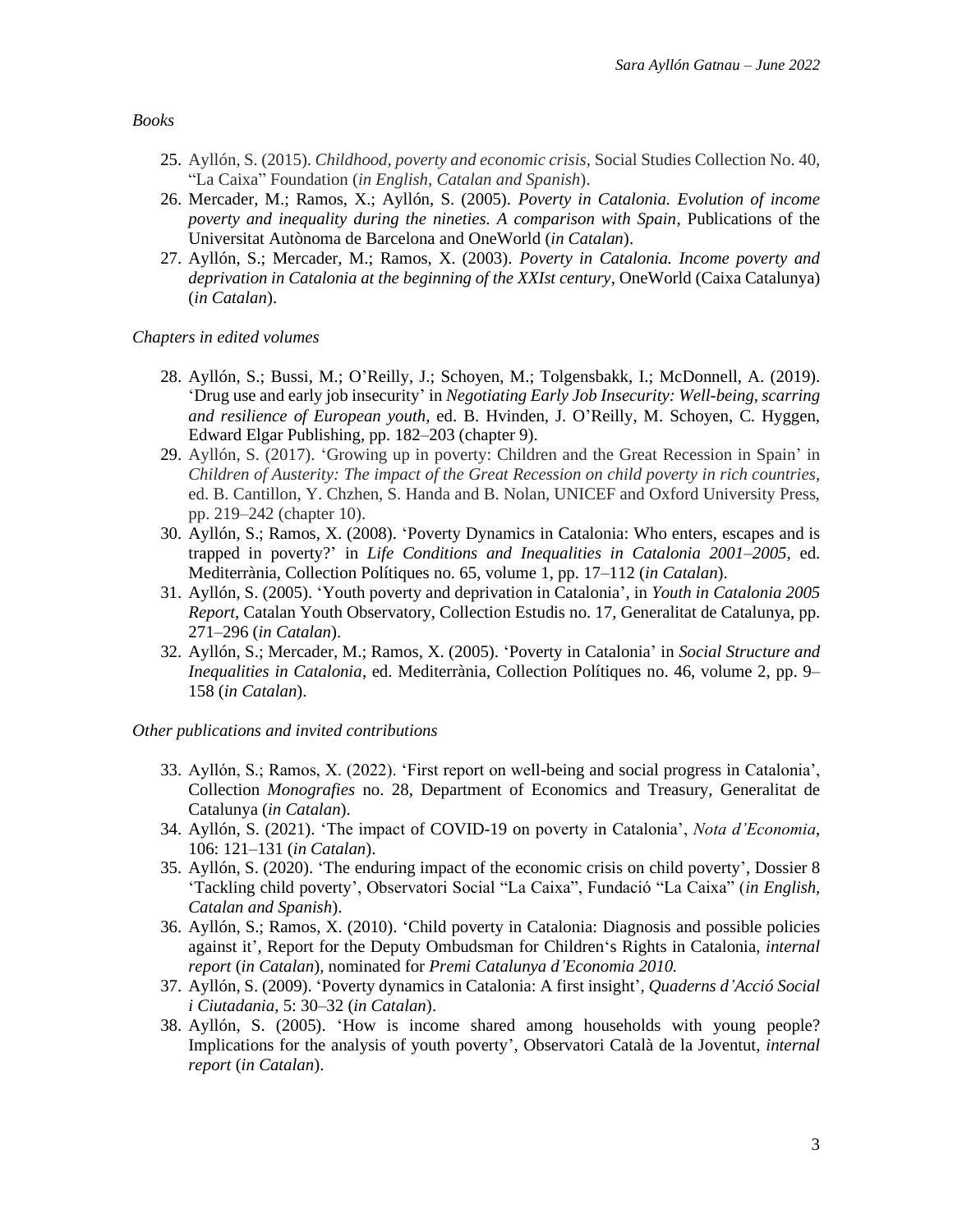### **WORKING PAPERS**

- 39. Ayllón, S.; Holmarsdottir, H.; Lado, S. (2021). 'Digitally deprived children in Europe', R&R Child Indicators Research.
- 40. Ayllón, S.; Plum, A. (2019). 'Unemployment scarring, dismissal protection and early retirement', mimeo.
- 41. Ayllón, S. (2019). 'Poverty and psychological resilience', mimeo.
- 42. Ayllón, S. (2019). 'Child-gender effects in the formation of step-families', mimeo.

### **PARTICIPATION IN RESEARCH PROJECTS**

| 2021-2024: | 'Dynamics of immigrant integration in unemployment, poverty and segregation',                                        |
|------------|----------------------------------------------------------------------------------------------------------------------|
|            | Swedish Research Council (Vetenskapsrådet, 2020-01285).                                                              |
| 2021-2022: | 'The intergenerational transmission of poverty in Spain', Spanish Ministry of Social<br>Rights and Agenda 2030 (PI). |
| 2020-2022: | 'DigiGen. The impact of technological transformations on the digital generation',                                    |
|            | DT-TRANSFORMATIONS-07-2019, HORIZON 2020, European Commission (PI).                                                  |
| 2020-2022: | 'Opportunities, inequality and wellbeing', Spanish Ministry of Science and                                           |
|            | Innovation, Proyectos I+D+i (PID2019-104619RB-C43).                                                                  |
| 2019-2021: | Contract for the 'First report on well-being and social progress in Catalonia',                                      |
|            | Department of the Vice-presidency, Generalitat de Catalunya (PI).                                                    |
| 2018-2022: | COST-Action 'Transdisciplinary solutions to cross sectoral disadvantage in youth'                                    |
|            | (CA17114), EU Framework Programme Horizon 2020 (management committee).                                               |
| 2017-2020: | 'Theoretical and applied macroeconomics: Inequality, partial information and                                         |
|            | expectations', Grups de Recerca Reconeguts (GRC), AGAUR (2017-SGR-1571).                                             |
| 2016-2019: | 'Equity, poverty and attitudes', Spanish Ministry of Economy (ECO2016-76506-C4-                                      |
|            | $4-R$ ).                                                                                                             |
| 2016-2018: | 'Inequality, poverty and equality of opportunity', Comunidad Autónoma de Madrid                                      |
|            | (S2015/HUM-3416-DEPOPOR-CM) (external research fellow).                                                              |
| 2015-2018: | 'NEGOTIATE. Negotiating early job-insecurity and labour market exclusion in                                          |
|            | Europe', YOUNG-1, HORIZON 2020, European Commission (PI).                                                            |
| 2014-2016: | 'Equality and poverty. Methods and implications', Spanish Ministry of Science and                                    |
|            | Innovation.                                                                                                          |
| 2014-2016: | 'EQUITY and Development' Research Group (EDReG), Catalan Government.                                                 |
| 2012-2016: | 'ImPRovE. Poverty, social policy and innovation', European Commission, 7th                                           |
|            | Framework Programme for Research (external research fellow).                                                         |
| 2011-2012: | 'Unemployment and temporality among Catalan youth: Evidence from the MCVL',                                          |
|            | Catalan Youth Observatory, Catalan Government (PI).                                                                  |
| 2011-2014: | 'Poverty and equality: Methods and implications', Spanish Ministry of Science and                                    |
|            | Innovation.                                                                                                          |
| 2010-2011: | 'Gender wage discrimination and poverty in Catalonia', Catalan Institute of Women,                                   |
|            | Catalan Government (PI).                                                                                             |
|            |                                                                                                                      |
| 2010-2013: | Research Group on 'Markets, Institutions and Redistribution', Catalan Research                                       |
|            | Groups (SGR), Catalan Government.                                                                                    |
| 2008-2010: | 'Child poverty in Catalonia', Deputy Ombudsman for Children's Rights, The Catalan                                    |
|            | Ombudsman Office (PI).                                                                                               |
| 2007-2010: | 'Social exclusion, intergenerational mobility and equal opportunities: Spain in the                                  |
|            | European context', Spanish Ministry of Science and Innovation.                                                       |
| 2006-2007: | 'Income poverty dynamics in Catalonia', Jaume Bofill Foundation, Barcelona.                                          |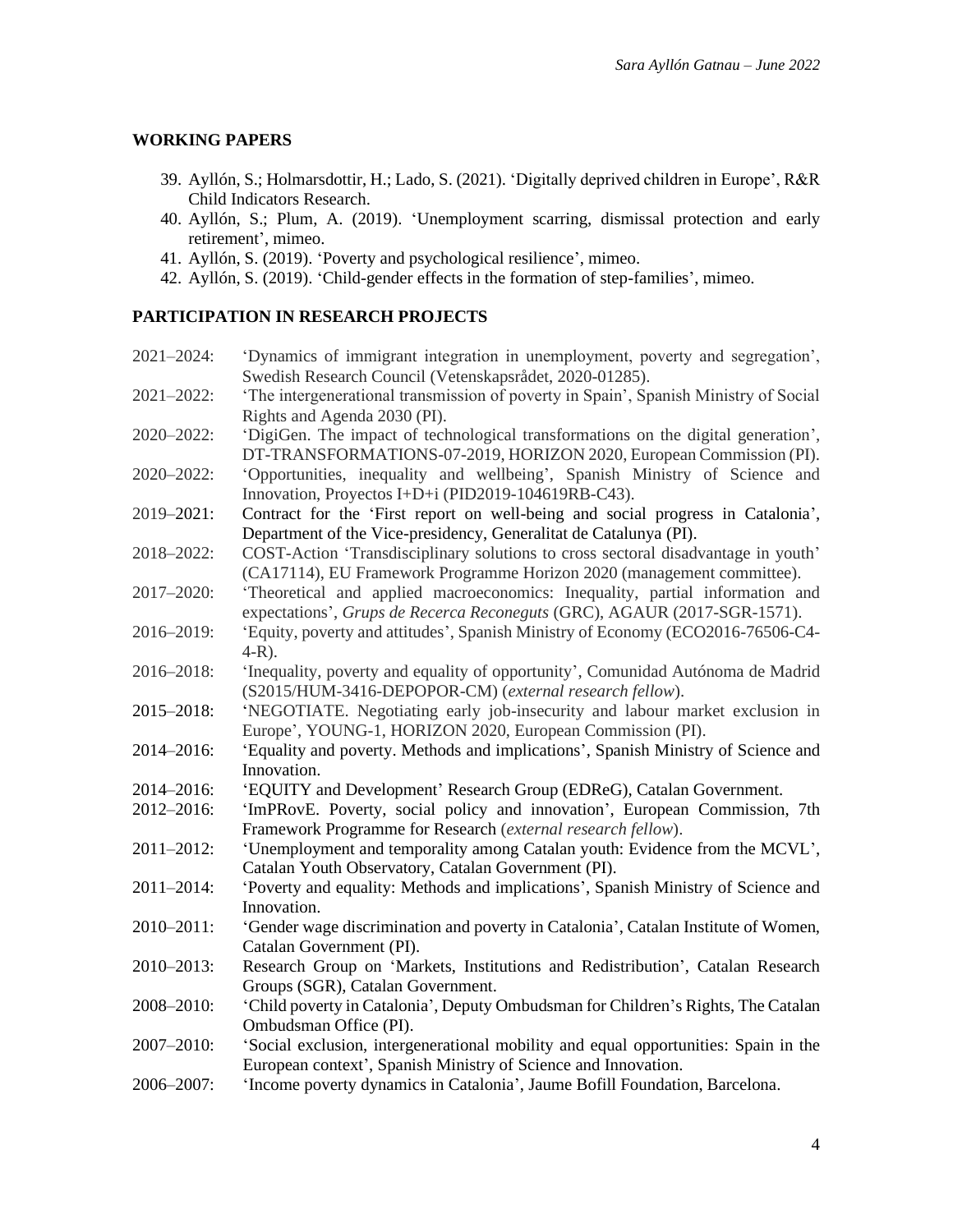| $2004 - 2005$ : | 'How is income shared among families with young members?', Catalan Youth             |
|-----------------|--------------------------------------------------------------------------------------|
|                 | Observatory, Catalan Government (PI).                                                |
| 2004–2007:      | Poverty multidimensionality and policies in favour of social inclusion: Spain in the |
|                 | European context', Spanish Ministry of Science and Education.                        |

- 2004–2005: 'Poverty in Catalonia', OneWorld, Caixa Catalunya, Barcelona.
- 2002–2004: 'Poverty in Catalonia', OneWorld, Caixa Catalunya, Barcelona.

#### **RESEARCH VISITS**

- 2021 Department of Social Sciences, University of Eastern Finland, Finland (3 months)
- 2019 Department of Social Sciences, University of Eastern Finland, Finland (3.5 months)
- 2017 Department of Social Sciences, University of Eastern Finland, Finland (2 months)
- 2016 Department of Social Sciences, University of Eastern Finland, Finland (2 months)
- 2015 Swedish Institute for Social Research (SOFI), University of Stockholm, Sweden (4 months)
- 2012 Institute for Research on Poverty, University of Wisconsin-Madison, Madison, United States (3 months)
- 2009 Government Institute for Economic Research, Helsinki, Finland (3 months)
- 2008 Centre d'Etudes de Populations, de Pauvreté et des Politiques Socio-Economiques (CEPS/INSTEAD), Differdange, Luxembourg (1.5 months)
- 2007 Department of Computer Science and Statistics, University of Joensuu, Joensuu, Finland (3.5 months)
- 2006 European Centre for Analysis in the Social Sciences (ECASS), Institute for Social and Economic Research (ISER), University of Essex, Colchester, Great Britain (2 months)

#### **PRESENTATIONS IN INTERNATIONAL CONFERENCES/WORKSHOPS**

- 2022 ASSA 2022 Virtual Annual Meeting (American Economic Association) (online) H2020 Cross-project meeting on digital technologies, University of Oslo 2021 46th Simposio de Análisis Económica (SAEe) (Barcelona)
- Safer Internet Forum, Better Internet for Kids (invited speaker, online) 29th EALE Conference (European Association of Labour Economists) (online)  $77<sup>th</sup>$  Annual Congress of the International Institute of Public Finance (online) 19<sup>th</sup> Biennial Conference of the European Association for Research on Learning and Instruction (EARLI) (online) 9<sup>th</sup> ECINEQ (Society for the Study of Economic Inequality) (online) International Society of Quality of Life Studies (ISQOLS) virtual Conference (online) 7<sup>th</sup> International Meeting of the Association for Applied Econometrics (IAAE) (online) 34th Annual Conference of the European Society for Population Economics (ESPE) (online) 28th Encuentro de Economía Pública (online) 2019 rd Management Committee of the YOUNG-IN COST Action (Valletta, Malta) (*poster*) 3<sup>rd</sup> Meeting of the Society of Economics of the Household (SEHO) (Lisbon) 2 nd Catalan Economic Society Conference (CESC) (Barcelona) 2018 43rd Simposio de Análisis Económica (SAEe) (Madrid)
- IX Workshop on Economics of Education (Barcelona)
- 2017 29th EALE Conference (European Association of Labour Economists) (St Gallen) 7<sup>th</sup> ECINEQ (Society for the Study of Economic Inequality) (New York) 4 th International Meeting of the Association for Applied Econometrics (IAAE) (Sapporo) 20th Nordic Demographic Symposium (Turku) 1 st Catalan Economic Society Conference (CESC) (Barcelona) Annual Meeting of the Population Association of America (PAA) (Chicago)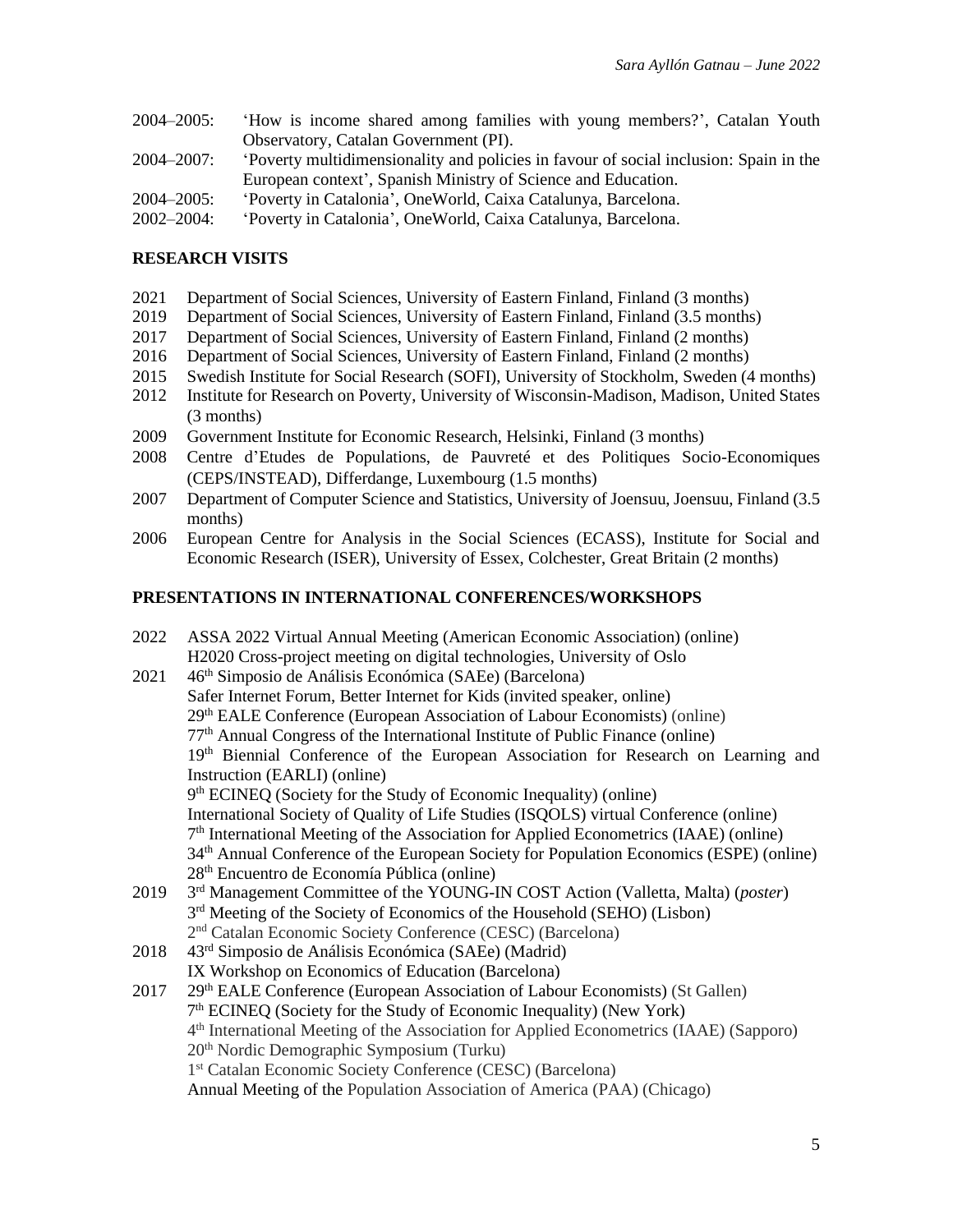4 th Lisbon Research Workshop on 'Economics, Statistics and Econometrics of Education' (Lisbon)

- 2016 EQUALITAS Workshop 'Poverty, Inequality and Opportunity' (Bellaterra) 28th EALE Conference (European Association of Labour Economists) (Ghent) 'Early Job Insecurity. Determinants and Consequences' Workshop (Poznan) 41 st Simposio de Análisis Económica (Bilbao)
- 2015  $11<sup>th</sup>$  edition of the Population Days (Palermo) 29th ESPE Conference (European Society for Population Economics) (Izmir) 6 th ECINEQ (Society for the Study of Economic Inequality) (Luxembourg City) 40 th Simposio de Análisis Económica (Girona) SIS 2015 'Statistics and Demography: The legacy of Corrado Gini' (Treviso)
- 2014 Annual Meeting of the Population Association of America (PAA) (Boston) 3<sup>3rd</sup> Conference of the International Association for Research on Income and Wealth (IARIW) (Rotterdam) 26th EALE Conference (European Association of Labour Economists) (Ljubljana) ImPRovE Workshop 'Poverty, Social Policy and Innovation' (Budapest) 21st Encuentro de Economía Pública (Girona) 39th Simposio de Análisis Económica (Mallorca)
- 2013 InGRID Expert Workshop 'Methods for Indicator Building of Vulnerable Groups' (Budapest) 19<sup>th</sup> UK Stata Users Meeting (London)
	- IMPALLA-ESPANET Conference (Esch-sur-Alzette)
	- 20th Encuentro de Economía Pública (Seville)
- 2012 19th Encuentro de Economía Pública (Santiago de Compostela)
- 2010 35<sup>th</sup> Simposio de Análisis Económica (Madrid)
- 2009 21st EALE Conference (European Association of Labour Economists) (Tallinn) Workshop 'Economic Uncertainty and Family Dynamics' (Berlin) 15<sup>th</sup> International Conference on Panel Data (Bonn) 2 nd International Microsimulation Association Conference (Ottawa) Workshop on 'Inequality and Poverty in the Global Economy' (Mannheim)
- 2008 Workshop on 'Measuring Discrimination, Inequality and Deprivation', CEPS/INSTEAD (Differdange) United Nations Conference on 'Frontiers of Poverty Analysis', UNU-WIDER (Helsinki) 20th EALE Conference (European Association of Labour Economists) (Amsterdam) 11th Encuentro de Economía Aplicada (Salamanca)
- 2007 BHPS 2007 Research Conference, ISER, University of Essex (Colchester) 21th ESPE Conference (European Society for Population Economics) (Chicago) Workshop 'Changes in Living Arrangements and Family Relationships in the Context of Strong Family Ties', Max Planck Institute for Demographic Research (Rostock)
- $2006$  10<sup>th</sup> Euro-Mediterranean Meetings 'Inequality, Poverty and Economic Development in Mediterranean Countries', University of Cairo (Cairo)

### **INVITED SEMINARS**

LISER (Belval, April 2022), Hong Kong University (online, May 2021), Universidad Carlos III (online, November 2020), SOFI (Stockholm, June 2015), SUDA (Stockholm, May 2015), Institute for Employment Research (Nürnberg, June 2013), Institute for Research on Poverty (Madison, May 2012), University of Girona (Girona, February 2011), Universidade de Vigo (Vigo, April 2010), Government Institute for Economic Research (Helsinki, September 2009), Universitat Autònoma de Barcelona (May 2009), University of Joensuu (Joensuu, October 2007).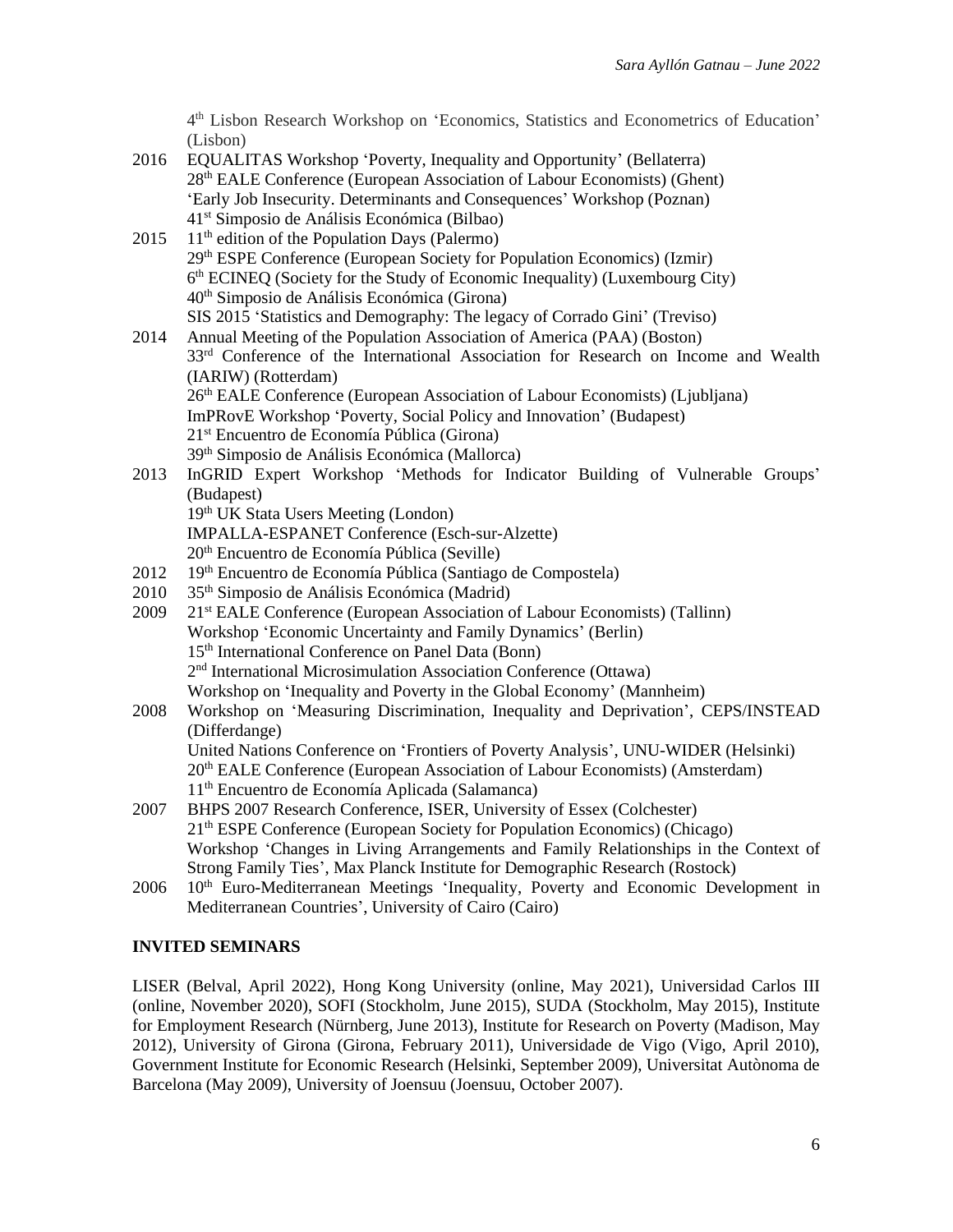# **WORKSHOP AND SEMINAR ORGANIZATION**

- Organizer of the Department of Economics Seminar Series, University of Girona, September 2013 – February 2015
- IX Workshop in Public Policy Design: Income Dynamics and Intergenerational Mobility, University of Girona, 30–31 May 2013

### **REFEREE SERVICE**

*Advances in Life Course Research, Agricultural Economics*, *Applied Economics*, *Economic Analysis and Policy*, *Economics and Human Biology*, *Empirical Economics, European Sociological Review*, *Hacienda Pública Española / Review of Public Economics*, *Journal of Economic Inequality*, *Journal of Health Economics*, *Journal of Human Resources, Journal of the European Economic Association*, *Oxford Bulletin of Economics and Statistics, PLoS ONE*, *Research in Social Stratification and Mobility*, *Review of Income and Wealth*, *Revista de Economía Aplicada*, *Revista Internacional de Sociología*, *Social Science Research, Social Indicators Research*, *Social Policy and Society, Social Forces and Young.*

Grant evaluations for:

- the State Research Agency (*Agencia Estatal de Investigación, AEI*) since 2018.
- HORIZON 2020, ERA-NET Cofund CHANSE in 2022.
- the National Science Centre (Poland) in 2019.
- the Belgian Science Policy Office (BELSPO) (Belgium) in 2019.
- *Agencia Andaluza de Conocimiento* (Spain) in 2020.
- Alto Comisionado para la Lucha contra la Pobreza Infantil (Spain) in 2021.

Evaluator of "La Caixa" Fellowships programme for master and doctoral studies, 2019, 2022.

PhD external dissertation reader for: Rosa María Martínez López (Universidad Rey Juan Carlos), June 2017; Ana Isabel Larrea Peñaherrera (Universitat Autònoma de Barcelona), October 2019.

PhD external evaluator, Autonomous University of Barcelona, 2016/17, 2019/20 and 2020/21.

### **ACADEMIC AWARDS AND SCHOLARSHIPS**

- 2020: Mobility scholarship from the University of Girona for a research visit to the Department of Social Sciences, University of Eastern Finland, Joensuu, Finland
- 2016: Mobility scholarship from the University of Girona for a research visit to the Department of Social Sciences, University of Eastern Finland, Joensuu, Finland
- 2012: Mobility scholarship from the University of Girona for a research visit to the Institute for Research on Poverty, Madison, United States
- 2009: Mobility scholarship from the Spanish Ministry of Education for a research visit to the Government Institute for Economic Research, Helsinki, Finland
- 2008: IRISS travel grant for a research visit to CEPS/INSTEAD, Differdange, Luxembourg (6th Framework Programme Research Infrastructure Action)
- 2007: Mobility scholarship from the Centre for International Mobility of Finland (CIMO) for a research visit to the Department of Computer Science and Statistics, University of Joensuu, Joensuu, Finland
- 2006: ECASS travel grant for a research visit to ISER, University of Essex, Colchester, Great Britain (6th Framework Programme Research Infrastructure Action)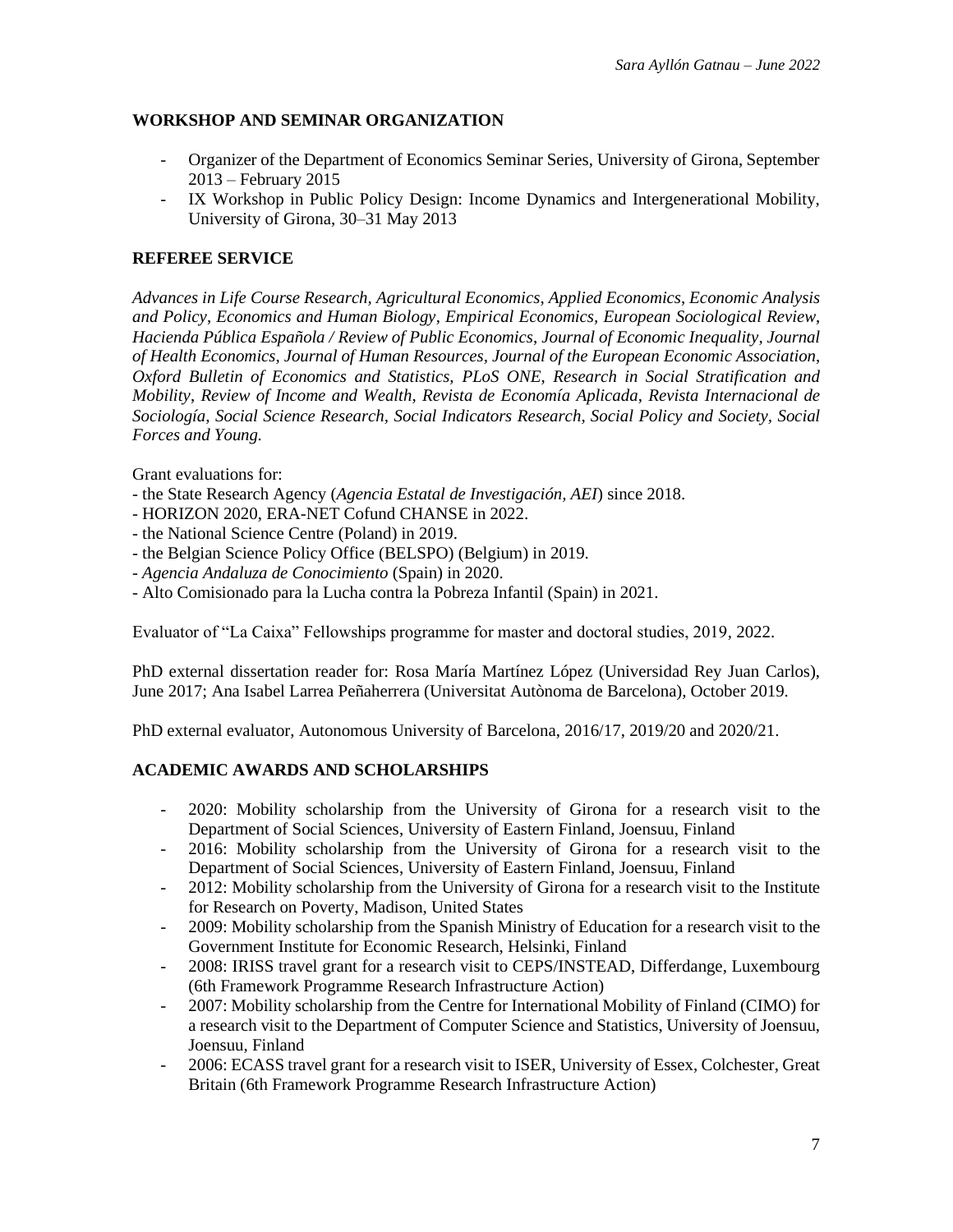- 2003–2004: Academic award to researchers on youth, Catalan Youth Observatory, Barcelona, Spain
- 2000–2001: Caixa Catalunya Scholarship for Master studies at the London School of Economics and Political Science

# **TEACHING AND SUPERVISION EXPERIENCE**

### *PhD supervision:*

- Pablo Brugarolas Navarro, Department of Economics, University of Girona
- Samuel Lado Franco, Department of Economics, University of Girona
- Camila Zamora Osorio, Department of Applied Economics, Universitat Autònoma de Barcelona

### *Graduate:*

Social Inequalities Analysis, Universitat de Barcelona, 2010–2011, 2011–2012, 2012–2013 Population and Family Economics, UB-UAB-UdG, 2020–2021, 2021–2022

### *Undergraduate (in alphabetical order):*

Applied Economics Instruments, 2005–2006, 2011–2012, 2012–2013, 2013–2014, 2014–2015 Applied Economics II, 2005–2006 Catalan Economy, 2004–2005, 2008–2009 Economics (seminar), 2009–2010, 2010–2011 Introduction to Economics, 2005–2006, 2006–2007 Introduction to Microeconomics, 2009–2010, 2010–2011 Labour Economics, 2005–2006 Political Economy, 2004–2005, 2005–2006, 2006–2007, 2007–2008, 2012–2013, 2013–2014, 2014– 2015, 2015–2016, 2016–2017, 2017–2018, 2018–2019, 2019–2020, 2020–2021, 2021–2022 Public Economics, 2007–2008, 2008–2009 Social Policy: Welfare States, 2004–2005 Spanish Economy and World Economics, 2005–2006, 2013–2014

### **TEACHING INNOVATION**

- Coordinator of the Teaching Innovation Network on Reflective Learning, Universitat de Girona, academic years 2015–2016, 2016–2017, 2017–2018
- Member of the Teaching Innovation Network on Reflective Learning, Universitat de Girona, since academic year 2013–2014

### **OTHER RESEARCH ACTIVITIES**

- 2019: Workshop 'Necesidades sociales y economía redistributiva', Observatorio Social "La Caixa", Barcelona, Spain (5/11/2019)
- 2019: XII Workshop in Public Policy Design: Family and Gender Economics, Universitat de Girona, Spain
- 2019: Workshop 'Bienestar económico y social', Observatorio Social "La Caixa", Barcelona, Spain (7/03/2019)
- 2017: Workshop 'Income mobility, economic insecurity and vulnerability for different generations of Europeans', Universidad de Alcalá de Henares, Spain
- 2015: Workshop 'New developments in register-based demographic research', University of Stockholm, SIMSAM Node for Demographic Research, Stockholm, Sweden